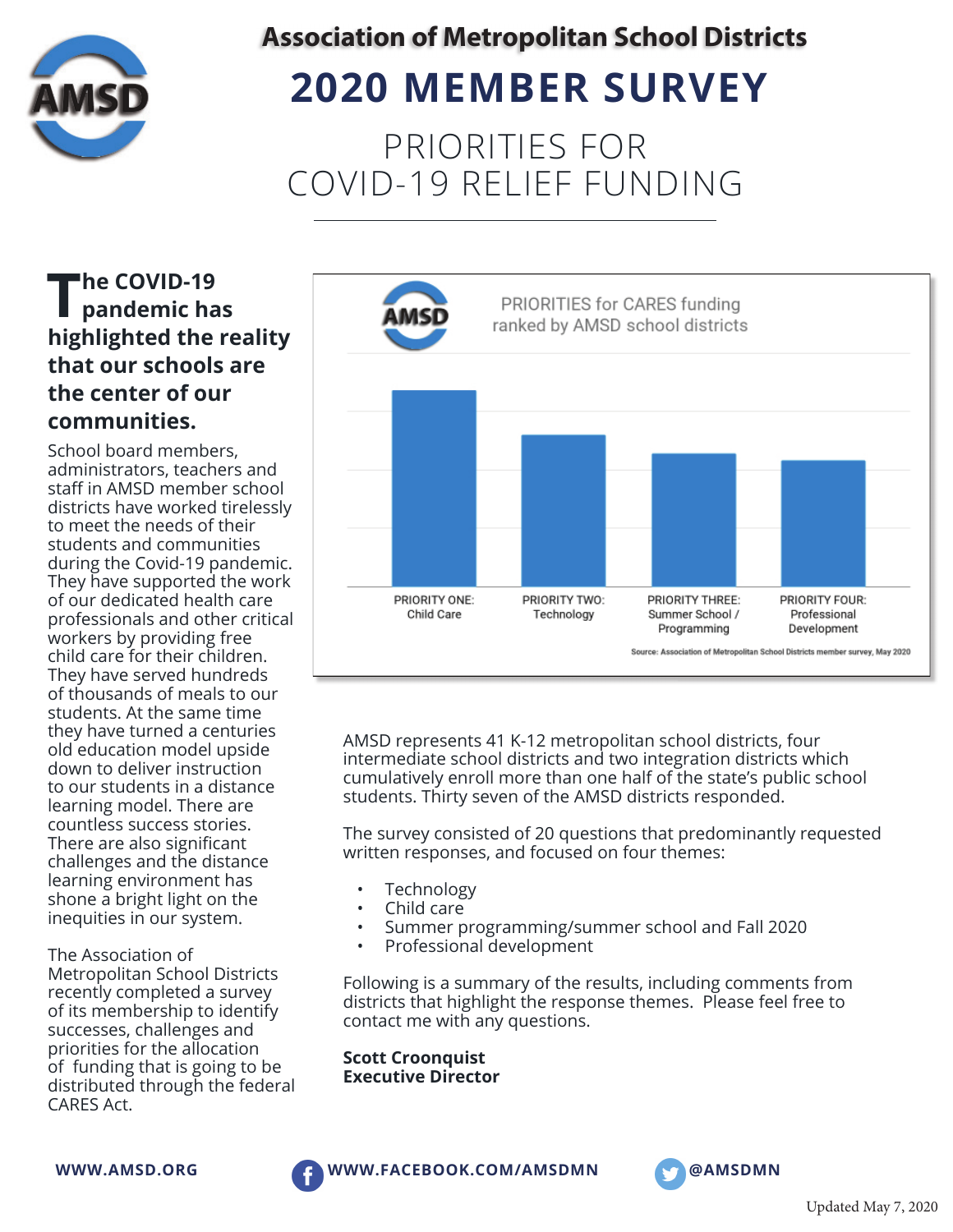

## **OVERVIEW** AND **PRIORITIES**

**The primary purpose**<br> **of the 2020 spring survey was to ascertain the needs of our school districts in a distance learning environment and their priorities for the allocation of federal and state funding related to COVID-19 support.**

Districts clearly have new financial concerns, from the costs associated with ensuring school health and safety, to the loss of fee revenue, and securing technology and Internet access for students and families.

The total loss of fee revenue for programs in the Nutrition and Community Education funds has been particularly challenging and threatens the ability of schools to provide child care and meals during the summer months. Of the AMSD districts who responded to identify the shortfalls in their Nutrition and Community Education Funds, more than 40 percent calculate shortfalls of more than \$1 million.



Examples include:

- *We are short \$2.1 million dollars between Nutrition Services and Community Education.*
- *Food Service and CE shortfall to date = \$1,029,000.*
- *We anticipate \$1.9 million loss by the end of year. Food service \$1.2-\$1.5 million. We have also spent \$500,000 on cleaning equipment and supplies to date. Nutrition will be a huge summer issue for our families. We will lay off 200 staff June 10th without funding for summer programs.*
- *\$2 million.*
- *\$2.32 million though the end of year.*
- *Nutrition \$700,000; Community Education \$900,000.*
- *Community Education and Nutrition Services are our biggest need. I highly recommend that federal CARES Act funds be devoted to addressing these shortfalls.*
- *We have used our entire Community Education fund balance — almost \$760,000, to keep our CE staff working. They provide the emergency childcare and continue to provide other services even though we cannot generate any revenue.*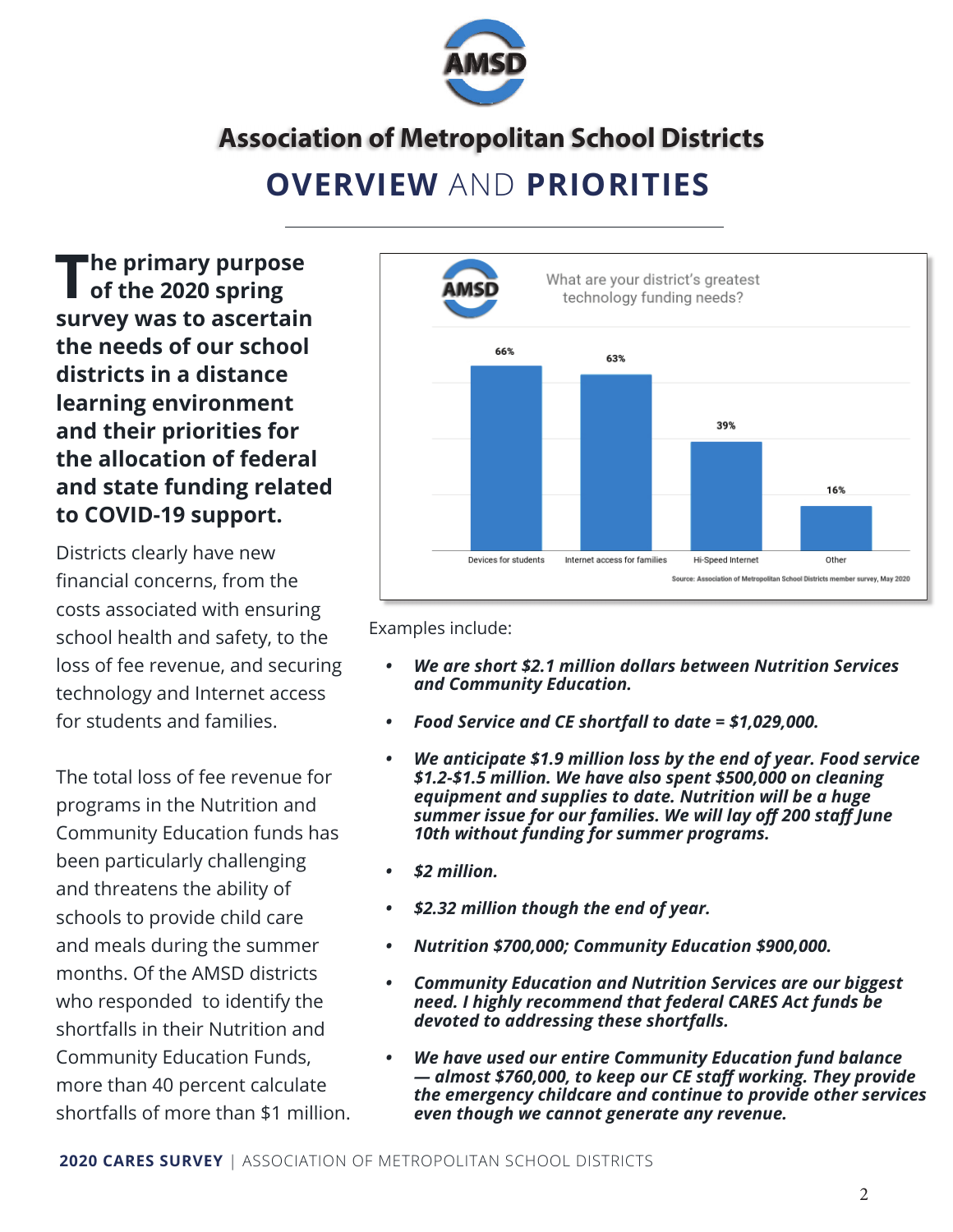

## **OVERVIEW** AND **PRIORITIES Association of Metropolitan School Districts**

Throughout the survey, districts continued to return to the theme that state and federal CARES funding will be essential to ensure districts continue to provide quality education to students.

- *Please devote funding to address the shortfall in child care and nutrition services.*
- *Will schools still receive our full state and federal funding?*
- *Commit the majority of the CARES funding now. In Fall 2020 we will learn about student learning and mental health needs resulting from COVID-19. With the State economy compromised by COVID-19 we have no resources to help respond to these new needs.*

When asked to identify their **greatest priority for the CARES**  funding, districts identified **financing the child care** districts were ordered to provide under the Governor's Executive Order.

While the districts have risen to the challenge — and the response has been nothing short of incredible — the districts remain concerned that shortfalls will soon become insurmountable.



**Access to technology** was the second priority identified. From access to high speed Internet, to providing devices to students, there is little uniformity among the state's school districts. Students' access to the Internet and devices is inequitable whether because of lack of broadband infrastructure, or due to families not being able to afford the cost. Equitable access to the technology is paramount in a distance learning environment.

Priority Three: **Summer Programming, Summer School and Fall 2020**. While many districts have contingency plans for multiple scenarios, they remain concerned and eager for clear direction from the state level to plan for these events.

Finally, many districts identified a need to provide **Professional Development** to its staff not just for the safety protocols for when schools do return to buildings, but also for ways to innovatively offer instruction on technology that is changing as quickly as the COVID emergency.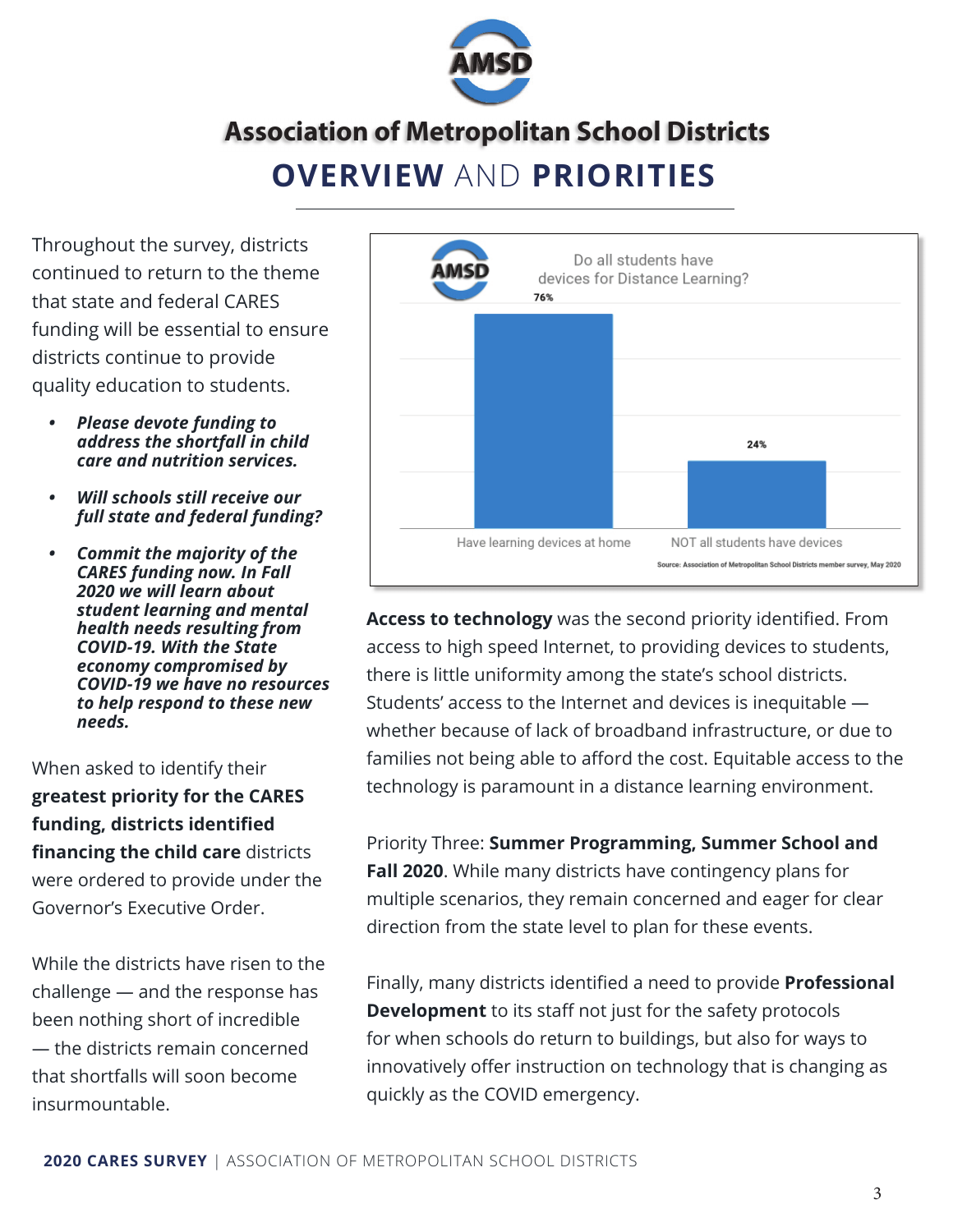

## **PRIORITY ONE: CHILD CARE**

## The Governor's Executive Order requires that schools shall provide free child<br>
care for emergency workers during the COVID-19 pandemic. The survey **indicates that districts are concerned they will not have the funding to continue offering free child care.**

In their responses, districts have estimated costs for this care per week range from between \$15,000 to up to \$90,000-\$150,000 depending on the size of the district. In many cases, these costs do not include medical support such as on-site nurses, custodial services or meals.

When asked: "Please share any concerns you have if districts are required to continue providing free child care," more than 70 percent of the districts who responded had concerns about funding. Comments included:

- *How will we fund this in the summer?*
- *We are very concerned about the fact that we are not allowed to provide our fee-based childcare through our community ed program while other feebased child care providers are allowed to continue their services. We have a larger child care need in the district right now that we are not able to support.*
- *If it extends past the regular school year, fees would have to be charged in order to pay staff to provide the care.*
- *Our staff who run the daycare don't*

*typically work in the summer. So new funding would be needed to pay for this.*

- *We would need funding if the expectation is that we cannot charge a fee and are expected to provide care.*
- *It would be nice to move to a fee based childcare option once school is out. This will allow*  for support financially and if the stay at home *order is relaxed more students can participate.*

Respondents also expressed concerns about safety, social distancing, and large group settings:

- *Despite great effort, kids are kids and it is diffi cult to help them understand and adhere to social distancing guidelines.*
- *Requirements for PPE and screening continue to change. This makes planning diffi cult. We have concerns about availability of PPE if the number of children enrolled increases.*
- *We have carefully analyzed the health/safety/ social distancing guidelines. One of the main considerations is space.*
- *The biggest hurdle is the health and safety of our staff and kids. The risk for this population catching COVID-19 is greater than the average person given the work the families do. Small ratios of kids 5 to 1 adult has helped*  with staffing and safety concerns but isn't *sustainable long-term.*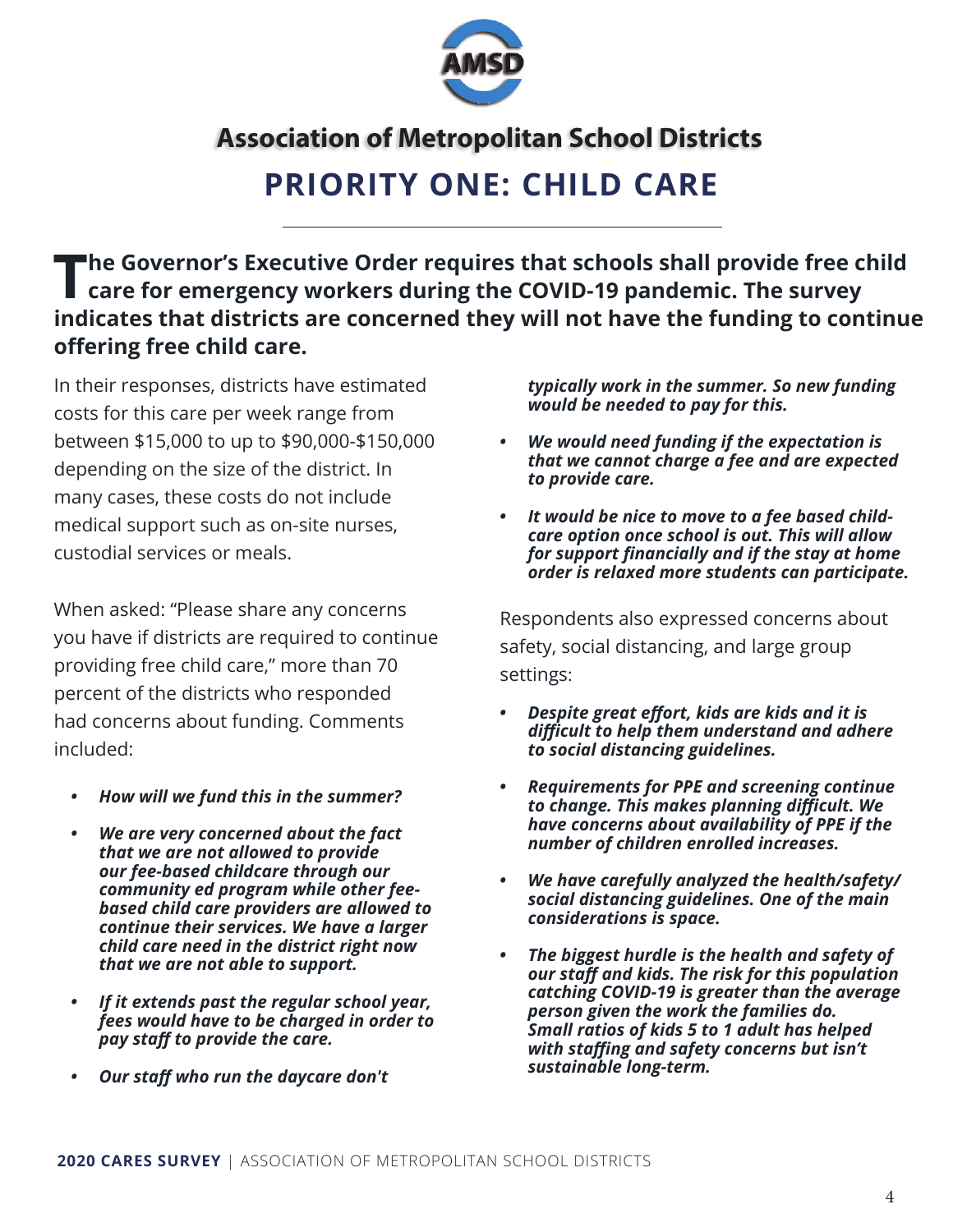

### **PRIORITY TWO: TECHNOLOGY**

**As any Technology Services Director will tell you: costs for technology particularly in 1:1 districts — go signifi cantly deeper than just the cost of a device and hardware. Districts are responsible for costs of everything from software licensing of their multiple Learning Management System platforms to providing low-cost or no-cost Internet access alternatives for their students.**

Multiple respondents directly identify access to technology from device access to Internet access — as an equity issue the state is obligated to address.

- *Students' access to technology should not be based on a district's approval of a levy. We need dedicated funding for each Minnesotan child to have devices.*
- *Leaving districts to fund 1:1 on their own is an unbelievably insurmountable equity issue.*
- *The COVID-19 pandemic has*  **highlighted the significant**



*diff erences by race and class for both personal device ownership and internet access. Districts can provide devices to students but should not be expected to be internet service providers. The state must ensure families have access to high speed internet.*

District leaders identified providing devices to families as their paramount challenge — and one they are rising to, albeit expensively. While only approximately one third of the AMSD districts report they are providing 1:1 devices for all their students during the pandemic, nearly all of the remaining two thirds are providing similar technology access by either identifying families in need or repurposing staff and extra district technology to meet student needs.

Still, there are districts who face challenges in providing equitable technology for all students.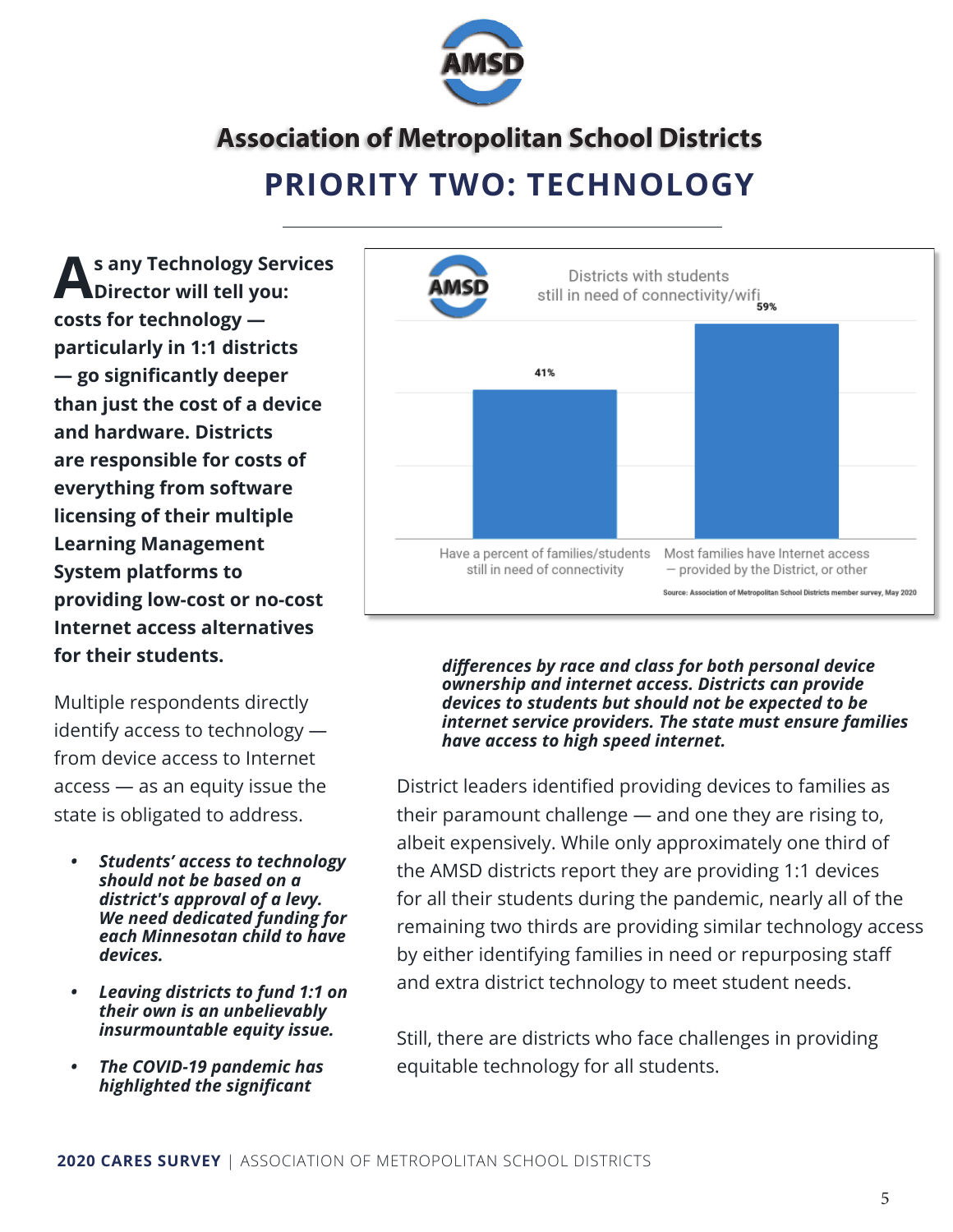

### **PRIORITY TWO: TECHNOLOGY**

When asked: "How many students are still needing a device, and why?" comments included:

- *2,000 we do not have a tech levy.*
- *It took us four weeks to order and deliver devices and hot spots to families in need.*
- *There are several families we have been unable to reach, meaning we aren't sure if they need a device/internet or whatever. We think we will have all the devices they need once we get a hold of them, but until that time we are just holding on to the devices.*
- *671 device requests were outstanding. Although everyone has been communicated with, we were unable to connect with the family to provide the device. Some families have left the city and others we are having diffi cult reaching.*
- *150 students still need their iPad, this is due to reaching families, when we can get accurate information we*  deliver or offer curbside.

But while devices are important, they are relatively useless if students/families cannot reach the Internet to engage with their schools.



More than 40 percent of the districts who responded to the question "How many students/what percentage are still needing connectivity, and why?" reported they continued to struggle to ensure families had Internet access. The issue is as much about access as it is affordability. Even some of the largest districts in the state — in areas with full broadband infrastructure — reported that they still must use general fund dollars to provide "hot spot" technology to families who cannot afford Internet access. Comments include:

- *Mobile hotspots are very expensive. Difficult to provide for all families who need them.*
- *We distributed over 100 hotspots. We anticipate needing another 300 more for families experiencing data limits.*
- *Broadband in some of our more rural areas is spotty at best. Infrastructure is needed.*
- *We are also working to address other barriers where dead zones exists in cellular coverage that creates gaps where hotspots are not highly eff ective.*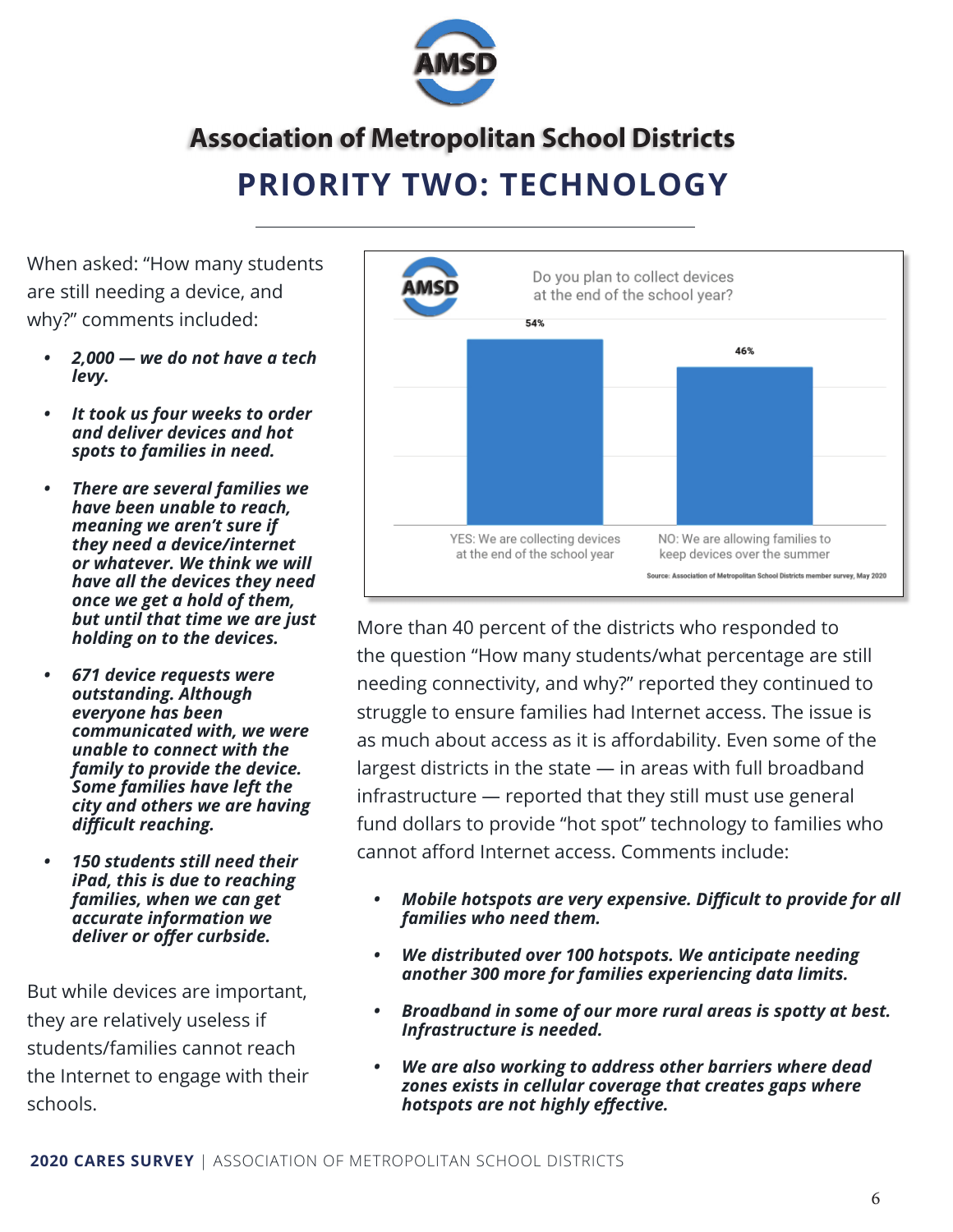

## **PRIORITY THREE: SUMMER AND FALL Association of Metropolitan School Districts**

**COVID-19 has changed the conversation of education. And with it, the conversation of summer school, summer programming and even how schools will resume in Fall 2020.**

While most districts acknowledge returning to school buildings by summer is optimistic, nearly 90 percent of those responding to the question "If you provide summer school in the form of distance learning, do you believe parents will enroll their children?" predicted parents will consider summer school if offered — either in a distance learning model or a hybrid model of classroom and distance work.

- *Our families need something for their children to engage in during summer that is safe.*
- *We always have a percentage of students eligible for summer programs and services decline those services. We would anticipate slightly more students will decline if services are exclusively provided via distance learning versus face to face.*



- *We believe we would begin distance learning only and then as the summer continues move to a hybrid model of some distance and some programs delivered in a social distancing model. Parents of elementary, in particular, are looking for creativity beyond just distance learning for their children.*
- *This question is difficult to answer. Not only have we not yet received specific direction from MDE on what kind of summer programming we can provide, we do not know what our families will need or want. Which parents will be working and whether they can supervise/help their child during distance learning? Which parents will feel like their children have experienced loss in learning and thus need summer learning opportunities to catch up or be enriched. First - let's get direction from MDE, then we can better survey our families and determine best approaches to programming.*

As summer 2020 expands beyond education and looks toward fall, AMSD districts expressed more concern. Nearly all districts surveyed said maintaining safe social distance in school would be extremely challenging — and expressed concern that whether through cost or by practicality,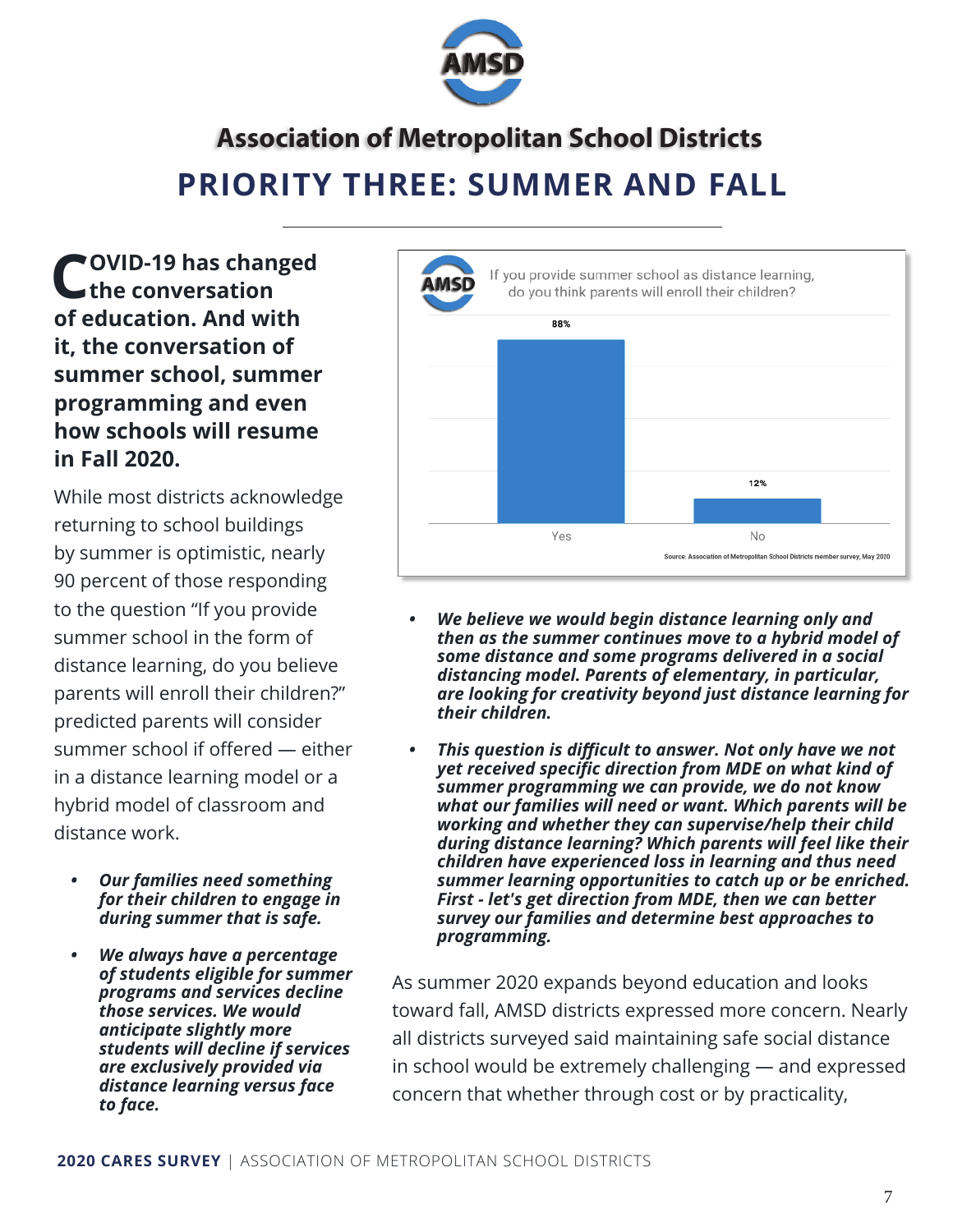![](_page_7_Picture_0.jpeg)

## **PRIORITY THREE: SUMMER AND FALL**

continuing a 20th Century learning model may not be possible. Concerns included:

- *How to social distance. How to scale back large groups- lunches, closed classrooms, hallways. How to keep a full staff when they may refuse to come to work due to fear or illness.*
- *Our teachers prefer in person instruction: How would we ensure social distancing, especially with the younger students? Will staff feel safe coming to school? We are having staffi ng issues now for food service and essential child care. How could we aff ord a hybrid model, the challenges for keeping instructional equipment and facilities clean, number of kids on a bus, cleaning after every run. Our schools are not designed for social distancing.*
- *Trying to manage some hybrid model of face to face and distance learning. I am not sure how families will organize this and I believe this will be a huge stress on our teachers with children.*
- *We are planning for a number of different scenarios and realize that it is probably unlikely that things would fully return to pre-COVID days. We are concerned there will be some reopening of schools and a good portion of employees, including teachers, may refuse to come to schools.*
- *At this point, we need guidance on social distancing in terms of busing, hallway time, lockers, classrooms, lunch, activities... We will need to spend some time reviewing potential solutions prior to seriously considering this option.*
- *How to socially distance when classrooms are designed for 25-30 students. If we can only have 10 kids in a classroom, we may need more classrooms. If some students do*

*not return, we'll need to provide in-person school AND distance learning. Perhaps some families will demand 100% online learning. Do we have the LMS and capacity to facilitate that? Across many spaces, there is a class divide.*

*• Health and safety and how do you social distance in a traditional school setting.*

Likewise, districts indicated that they are hearing the same concerns from parents seeking assurance about how safe a return to school is. Among the highlighted responses:

- *Parents have been clear both ways. That they can't wait for school to resume and some are fearful and may keep their children home. Many parents and caregivers are unable to support Distance Learning in the long term. Families are juggling many demands and re- prioritizing their life at home. While some families have the necessary resources, skills and health to continue with Distance Learning, other families lack some or all of these.*
- *Parents have expressed mainly four concerns:*
	- *What precautions will the district take to ensure student safety?*
	- *What options will parents have if they wish to keep their children home because of fears related to COVID-19?*
	- *Steps districts will take to reduce the spread of COVID-19? And, what happens if it occurs in a classroom? School? What will schools do? And, how will my children learn? Will they be required to go to school with a confirmed case?*
	- *Will bus transportation be provided?*
- *They are afraid for their children.*